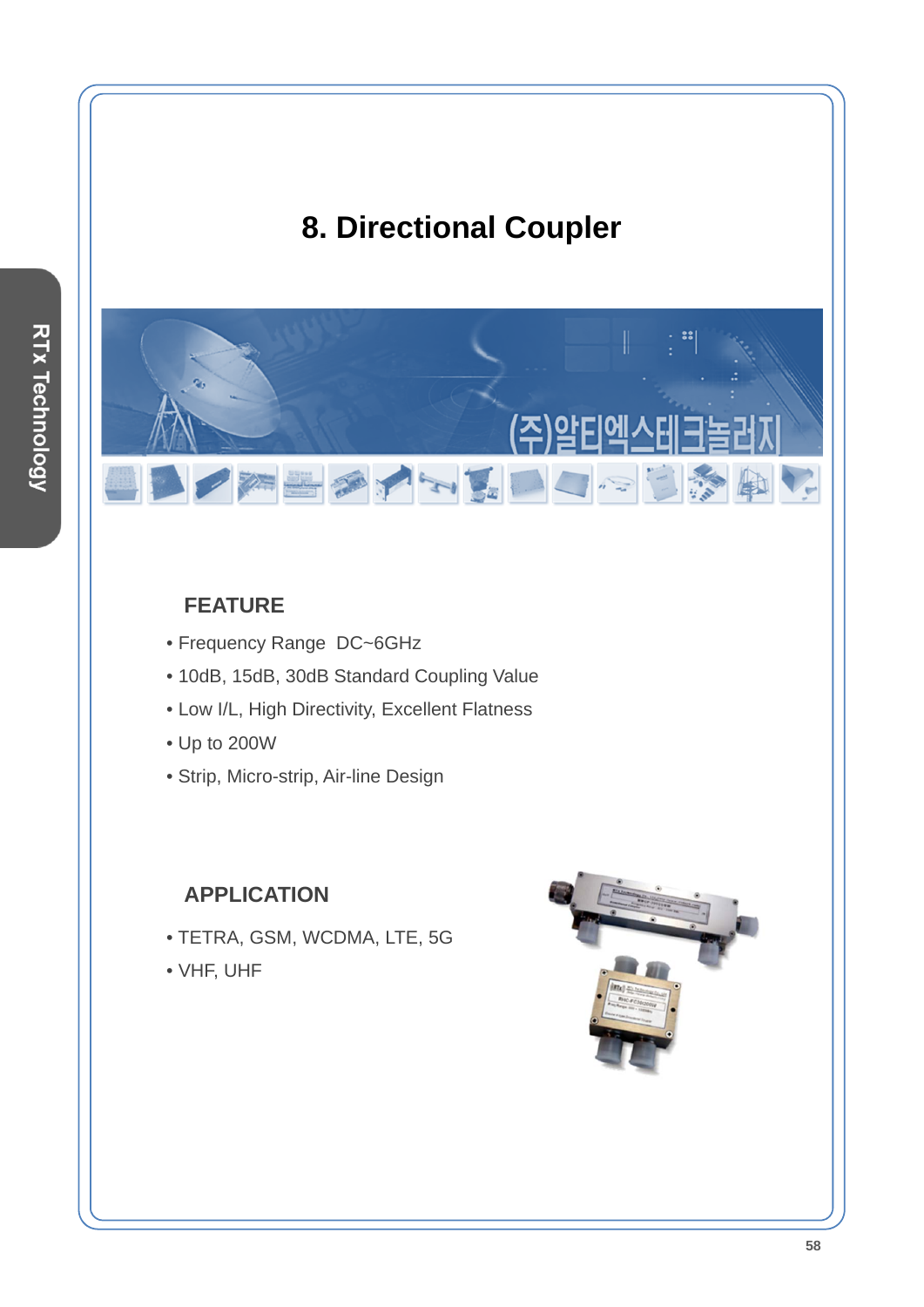## ■ **Directional Coupler**

| <b>Part Number</b>          | <b>Frequency</b><br>(MHz) | <b>Coupling</b><br>(dB) | <b>Isolation</b><br>(dB) | R.L<br>(dB) | <b>Input Power</b><br>(W) | <b>Directivity</b>       | <b>Connector</b>                      |
|-----------------------------|---------------------------|-------------------------|--------------------------|-------------|---------------------------|--------------------------|---------------------------------------|
| DC108B20C30P1000W           | $88 - 108$                | $30+2.0$                | $\blacksquare$           | 15          | 1000                      | 10                       | N(M)                                  |
| DC600C15P15DA               | 150~600                   | 15                      | 20 min.                  | 15          | 15                        | 10                       | SMA(F)                                |
| DC600C15P15DA               | 150~600                   | 15                      | 25 min.                  | 15          | 15                        | 10                       | SMA(F)                                |
| DC400B500C6P100             | 400~900                   | 6                       | 18 min.                  | 18          | 100                       | 18                       | N(F)                                  |
| DC400B500C8P100             | 400~900                   | 8                       | 18 min.                  | 18          | 100                       | 18                       | N(F)                                  |
| DC400B500C10P100            | 400~900                   | 10                      | 18 min.                  | 18          | 100                       | 18                       | N(F)                                  |
| DC400B500C13P100            | 400~900                   | 13                      | 18 min.                  | 18          | 100                       | 18                       | N(F)                                  |
| DC400B500C15P100            | 400~900                   | 15                      | 18 min.                  | 18          | 100                       | 18                       | N(F)                                  |
| DC400B500C20P100            | 400~900                   | 20                      | 18 min.                  | 18          | 100                       | 18                       | N(F)                                  |
| DC400B500C25P100            | 400~900                   | 25                      | 18 min.                  | 18          | 100                       | 18                       | N(F)                                  |
| DC400B500C30P100            | 400~900                   | 30                      | 18 min.                  | 18          | 100                       | 18                       | N(F)                                  |
| DC468C20P100DA              | 463~468                   | 20                      | 45 min.                  | 18          | 100                       | 25                       | N(F)                                  |
| DC790B170L0.3C3P50          | 790~960                   | $3 + 0.3$               | 20 min.                  | 20          | 50                        | $\overline{\phantom{a}}$ | N(F)                                  |
| DC800C15P15DA               | 824~869                   | 15                      | 17 min.                  | 15          | 15                        | 10                       | SMA(F)                                |
| DC800C10P200MW              | 880~960                   | $10+1.5$                | 30 min.                  | 18          | 200                       | 20                       | In/Out: N(M)/N(F)<br>Coupling: SMA(F) |
| DC1000C30P200DA             | 800~1000                  | $30 + 1.5$              | 45 min.                  | 20          | 200                       | 15                       | N(F)                                  |
| DC2000B1600C20P2W           | 400~2000                  | $20 + 1.0$              |                          | 18          | $\overline{2}$            | 18.0                     | SMA(F)                                |
| DC2200C30P200MW             | 800~2200                  | $30 + 1.5$              | 40 min.                  | 20          | 200                       | 18                       | N(F/SMA)                              |
| DC2200C30P100MW             | 800~2200                  | $30+3$                  | 40 min.                  | 22          | 100                       | 9                        | In/Out: N(M)/N(F)<br>Coupling: SMA(F) |
| DC2200C30P100MW             | 800~2200                  | $30+3$                  | 40 min.                  | 20          | 100                       | 10                       | N(F)                                  |
| DC2200C30P100MW             | 800~2200                  | $30 + 0.7$              | 20 min.                  | 22          | 100                       | 23                       | N(F)                                  |
| DC2200B1400C10P40           | 800~2200                  | $10+1.0$                | 20 min.                  | 20          | 40                        | 20                       | SMA(F)                                |
| DC1700C10P200MW             | 1710~1880                 | $10+1.5$                | 30 min.                  | 18          | 200                       | 20                       | In/Out: N(M)/N(F)<br>Coupling: SMA(F) |
| DC2170C10P200MW             | 1920~2170                 | $10+1.5$                | 30 min.                  | 18          | 200                       | 20                       | In/Out: N(M)/N(F)<br>Coupling: SMA(F) |
| DC2300B400C10P30W 2300~2700 |                           | $10+0.5$                | $\overline{\phantom{a}}$ | 18          | 30                        | 18                       | SMA(F)                                |
| DC2300B400C10P30W 2300~2700 |                           | $20 + 1.0$              | $\overline{\phantom{0}}$ | 18          | 30                        | 18                       | SMA(F)                                |
| DC2300B400C10P30W 2300~2700 |                           | $30+0.3$                | $\overline{\phantom{0}}$ | 18          | 30                        | 18                       | SMA(F)                                |
| DC3600B400C6P4W             | 3400~3800                 | $6 + 1.0$               | $\overline{\phantom{0}}$ | 18          | 4                         | 20                       | SMA(F)                                |
| DC7000B500C30P5W            | 7000~7500                 | $30.0 + 1.0$            | $\overline{\phantom{m}}$ | 17          | 5                         | 17                       | SMA(F)                                |
| DC8000B500C20P5W            | 8000~8500                 | $20.0 + 1.0$            | ۰                        | 17          | 5                         | 17                       | SMA(F)                                |